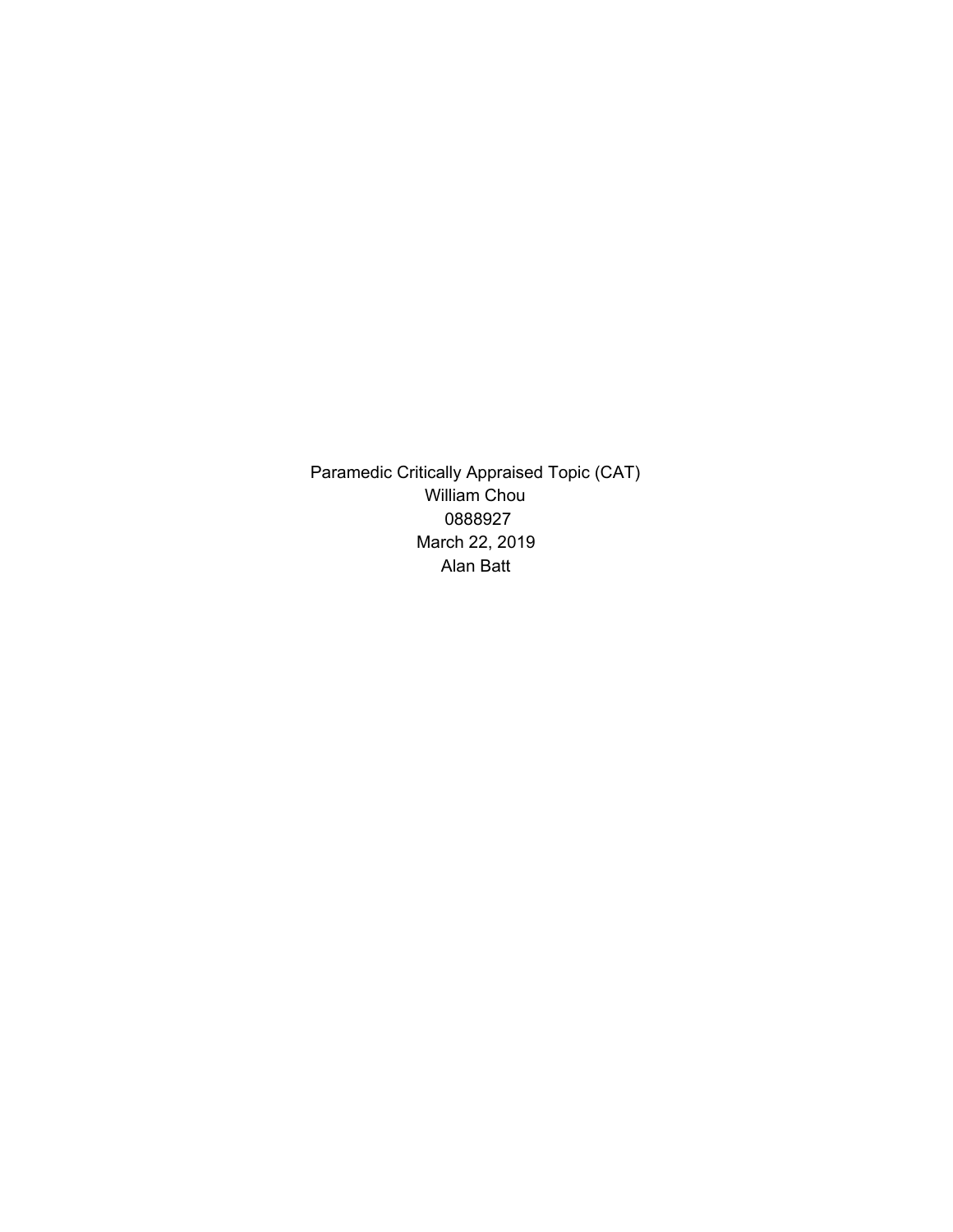**Title:** The usage of CTAS scale in the field of paramedicine **Reported by:** William Chou

**Clinical Scenario:** Paramedics are constantly dealing with offload delays caused by the surplus amount of patients brought in. As paramedics are the first to initiate patient contact, it is crucial they are able to accurately and precisely identify the acuity and resources needed upon patient arrival at hospital. Two paramedics are responding to a Code 4 for an individual who appears to be complaining of shortness of breath. Upon hospital arrival, paramedics label the patient as a CTAS 2 however upon patient delivery, the frustrated emergency nurse argues with the medics the inbound patient is considered a CTAS 3 and had unnecessarily wasted their time and resources in preparation.

**PICO:** In individuals working for an emergency care system, does the Canadian Triage Acuity Scale (CTAS) compared to other triaging classification systems accurately and precisely identify patient acuity and the necessary resources for proper care.

**Search Strategy:** ((paramedic or emergency nurse or EMS or EMT) AND prehospital AND (CTAS or triage)) used both CINAHL and PubMed **Search Outcomes:** 144 Articles on CINAHL; 95 articles on Pubmed **Relevant Papers:** 4 journal articles were chosen as relevant for this CAT; articles narrowed down to relevant within the past 4 years

| Title<br>(Author)   | Design                                                   | Population                                                                                                       | Intervention/<br>Comparison | <b>Outcomes</b><br>Measured                                                                                                                    | <b>Results</b>                                                                                                                                                                                                                            | Strengths/Weaknesses                                                                                                                                                                                                                                                                                                                                                                     |
|---------------------|----------------------------------------------------------|------------------------------------------------------------------------------------------------------------------|-----------------------------|------------------------------------------------------------------------------------------------------------------------------------------------|-------------------------------------------------------------------------------------------------------------------------------------------------------------------------------------------------------------------------------------------|------------------------------------------------------------------------------------------------------------------------------------------------------------------------------------------------------------------------------------------------------------------------------------------------------------------------------------------------------------------------------------------|
| Smith, D.<br>(2015) | Propsective<br>(Descriptive<br>-correlation<br>al) study | 2222 patients<br>were analysed<br>and CTAS<br>levels recorded<br>by emergency<br>triage nurses<br>and paramedics | <b>ESI vs CTAS</b>          | Triage<br>scores<br>between<br>emergency<br>nurses and<br>paramedics,<br>triage<br>systems and<br>proper<br>patient<br>acuity and<br>admission | Poor<br>correlation<br>between CTAS<br>system and<br>ESI system;<br>Paramedics<br>can accurately<br>predict<br>admission in<br>comparison<br>with<br>emergency<br>nurses, both<br>tools have<br>weaknesses to<br>under and over<br>triage | Weaknesses<br>Limitations addressed;<br>no other studies<br>conducted to compare<br>CTAS and ESI.<br>Small sample sizes<br>obtained for certain<br>CTAS categories<br>Subjectivity and biases<br>exist; paramedics may<br>have communicated<br>with ED nurses<br>Strengths:<br>Utilises 2 established<br>triaging systems to<br>determine efficacy and<br>reliability<br>Research design |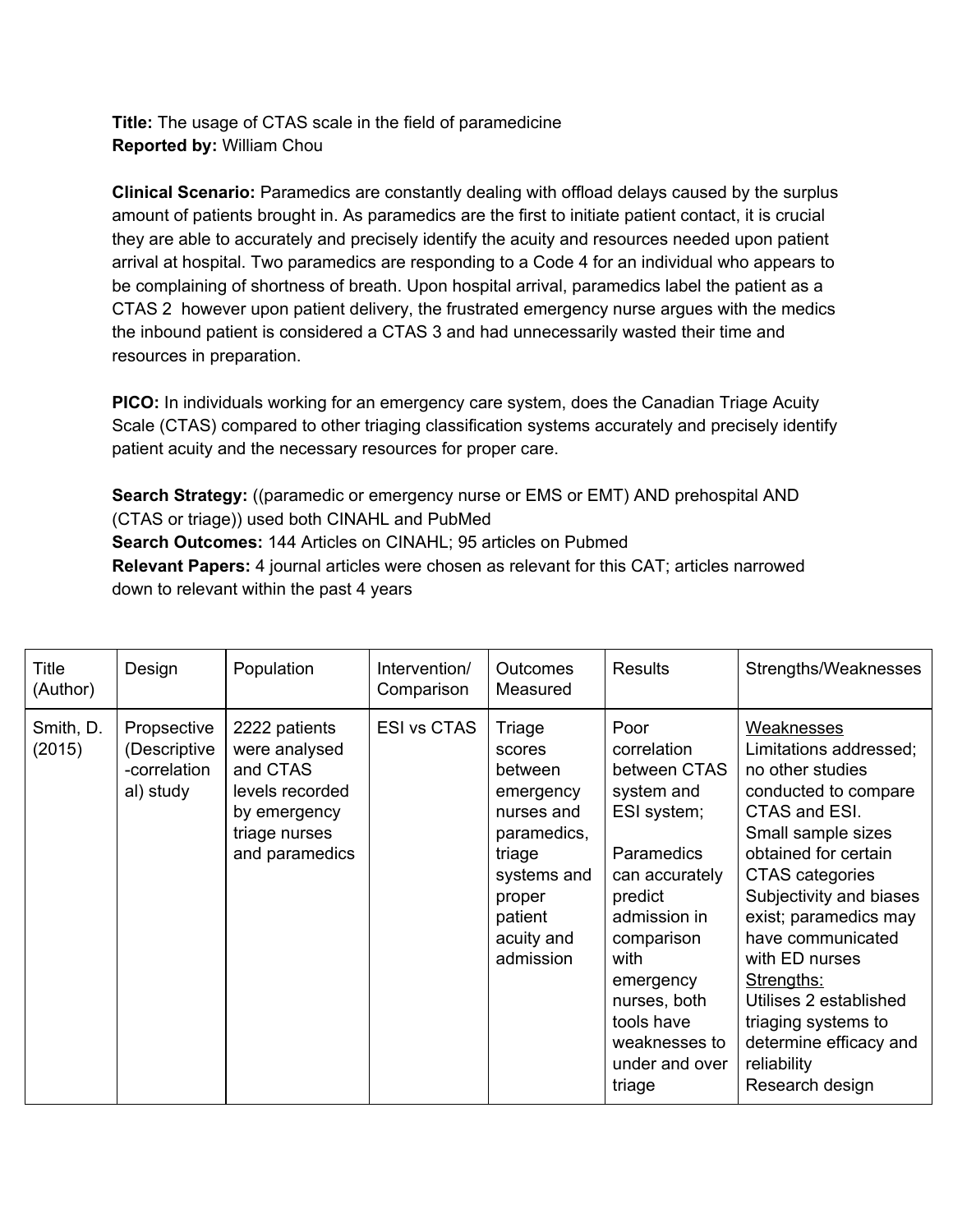|                      |                                                   |                                                                                                                                                                    |                                                                                                                                             |                                                                                                     |                                                                                                                                                                                                                                                                                                                            | allows for an objective<br>view of current and<br>relevant issues to be<br>addressed                                                                                                                                                                                                                                                                                                                 |
|----------------------|---------------------------------------------------|--------------------------------------------------------------------------------------------------------------------------------------------------------------------|---------------------------------------------------------------------------------------------------------------------------------------------|-----------------------------------------------------------------------------------------------------|----------------------------------------------------------------------------------------------------------------------------------------------------------------------------------------------------------------------------------------------------------------------------------------------------------------------------|------------------------------------------------------------------------------------------------------------------------------------------------------------------------------------------------------------------------------------------------------------------------------------------------------------------------------------------------------------------------------------------------------|
| Leeies,<br>M. (2017) | Prospective<br>-observatio<br>nal cohort<br>study | 14378 patients<br>transported by<br>EMS system in<br>Winnipeg, ON<br>evaluated and<br><b>CTAS levels</b><br>were recorded<br>by paramedics<br>and triage<br>nurses | Efficacy of<br><b>CTAS</b>                                                                                                                  | <b>Final CTAS</b><br>scores and<br>Interrater<br>reliability<br>between<br>nurses and<br>paramedics | Moderate<br>agreement<br>(p<0.001)<br>between ED<br>nurses and<br>paramedic<br>interrater<br>reliability;<br><b>EMS CTAS</b><br>and ED CTAS<br>scores were<br>matched<br>84.3% of the<br>time;<br>Hospital arrival<br><b>EMS CTAS</b><br>and final ED<br>triage CTAS<br>score showed<br>moderate<br>agreement<br>(p<0.001) | <b>Weaknesses</b><br>Limitations addressed:<br>overcrowding in ED<br>may influence triage<br>nurses' CTAS<br>assignment<br>Sample size localized<br>to Winnipeg ONLY<br>Strengths:<br>Study design allows for<br>the outlook across a<br>period of time; yielding<br>large amounts of data<br>The study successfully<br>answers hypothesis<br>and sets the base for<br>future prospective<br>studies |
| Tsai, L.<br>(2017)   | Retrospecti<br>ve-cohort                          | 4430 adult<br>patients<br>transported via<br>EMS in norther<br>Taiwan                                                                                              | Two-level<br>Taiwan<br>Prehospital<br>Triage<br>System<br>(TPTS) and<br>Five level<br>Taiwan<br>Triage and<br><b>Acuity Scale</b><br>(TTAS) | Comparing<br>the acuity<br>levels<br>recorded of<br>the TPTS<br>and TTAS                            | 25.2% and<br>74.8%<br>classified as<br>emergent and<br>non emergent<br>(respectively)<br>by TPTS;<br>44.1% and<br>55.9%<br>classified as<br>level 1-2 and<br>3-5 by TTAS;<br>30.4% of<br>non-emergent                                                                                                                      | Weaknesses:<br>Study did not utilise<br>and compare<br>internationally<br>established triaging<br>system and thus there<br>is no comparable<br>outcome with CTAS<br>research;<br>Potential selection bias<br>to occur as a result of<br>study design $\rightarrow$<br>specifically small<br>population size may<br>have limited and<br>impact results;                                               |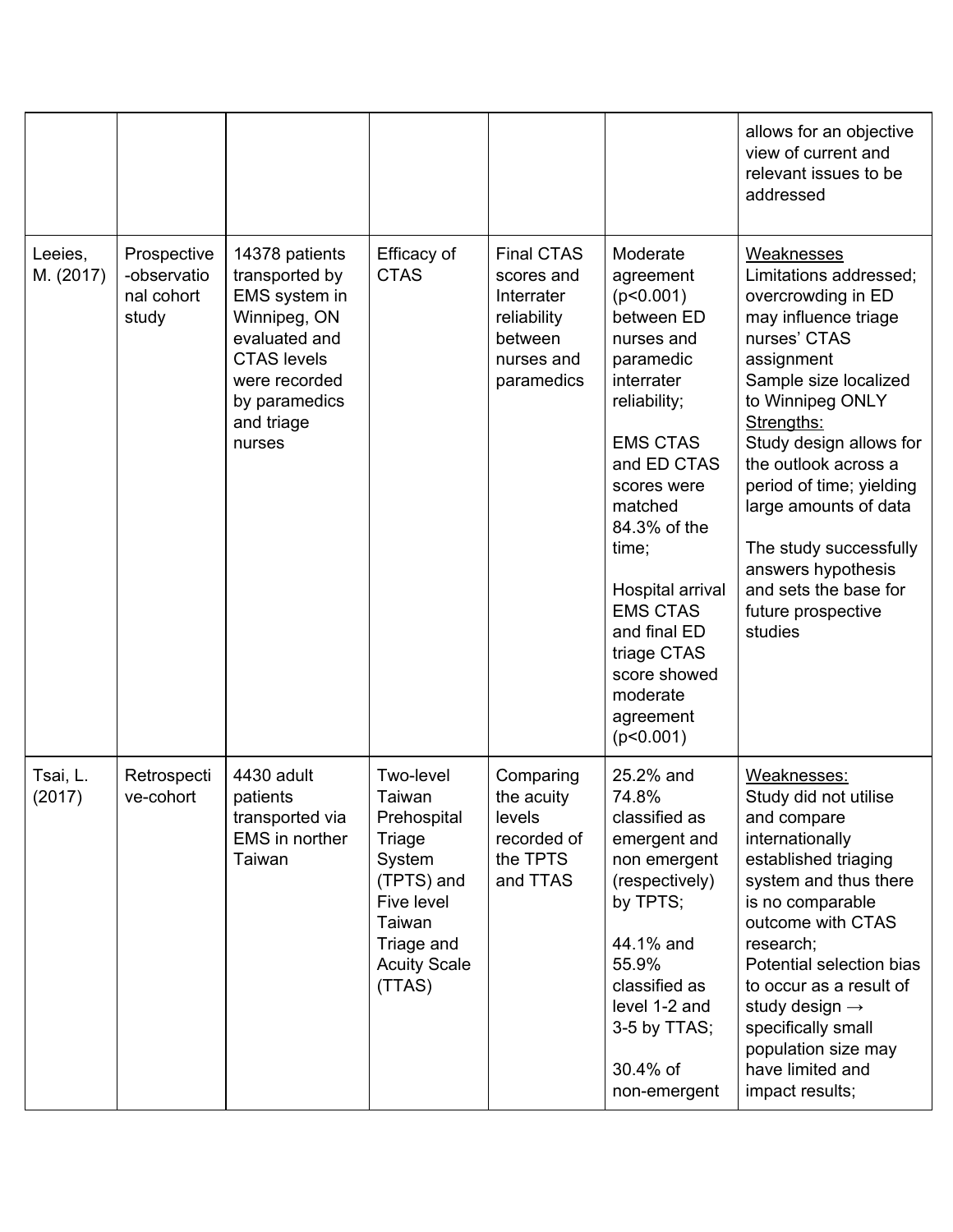|                               |                   |                                                                                                                     |                                                                                                |                                                        | <b>TPTS</b><br>transports<br>classified as<br>TTAS 1 and 2;<br>TTAS 1-2<br>show better<br>predictability<br>than TPTS for<br>hospitilisation<br><b>TTAS levels</b><br>1-2 showed<br>better<br>predictability<br>than TPTS<br>emergent level<br>for rate of<br>hospitalization                                                                | Need to consider<br>triaging methods were<br>also based on<br>transport duration<br>rather than patient<br>presentation<br>Strengths:<br><b>Evaluates Taiwan's</b><br>current triaging system<br>and allows for a direct<br>comparison between<br><b>TTAS and TPTS</b><br>Study was able to<br>evaluate hypothesis<br>and formulate a<br>concrete conclusion<br>and necessary<br>research for future<br>prospective studies. |
|-------------------------------|-------------------|---------------------------------------------------------------------------------------------------------------------|------------------------------------------------------------------------------------------------|--------------------------------------------------------|----------------------------------------------------------------------------------------------------------------------------------------------------------------------------------------------------------------------------------------------------------------------------------------------------------------------------------------------|------------------------------------------------------------------------------------------------------------------------------------------------------------------------------------------------------------------------------------------------------------------------------------------------------------------------------------------------------------------------------------------------------------------------------|
| Goldstein<br>, 2J.<br>(2015). | Retrospecti<br>ve | Criteria included<br>30653 reports<br>from Jan. 1<br>2010 to Dec 31,<br>2010 regarding<br>older adults >65<br>years | Retrospectiv<br>e Analysis of<br>data from a<br>provincial<br>(Nova<br>Scotia) EMS<br>database | <b>No</b><br>intervention/<br>comparator<br>was stated | Mean age of<br>older group<br>was 79.9+/-8.5<br>years;<br>Most were<br>triaged as<br>CTAS 3 and<br>almost half had<br>no<br>intervention;<br>Most common<br>complaint was<br>a patient who<br>had fell;<br>Most common<br>clinical<br>complaint<br>identified for<br>non-transporte<br>d patients were<br>wellness<br>checks/no<br>complaint | Weaknesses:<br>Accuracy of CTAS<br>level assigned was not<br>validated and severity<br>could have been<br>underestimated;<br>CTAS is not a valid<br>measure of illness<br>severity in<br>non-transported patient<br>Strengths:<br>Large number of<br>results to interpret<br>findings related to<br>geriatric patients and<br>acuity levels                                                                                  |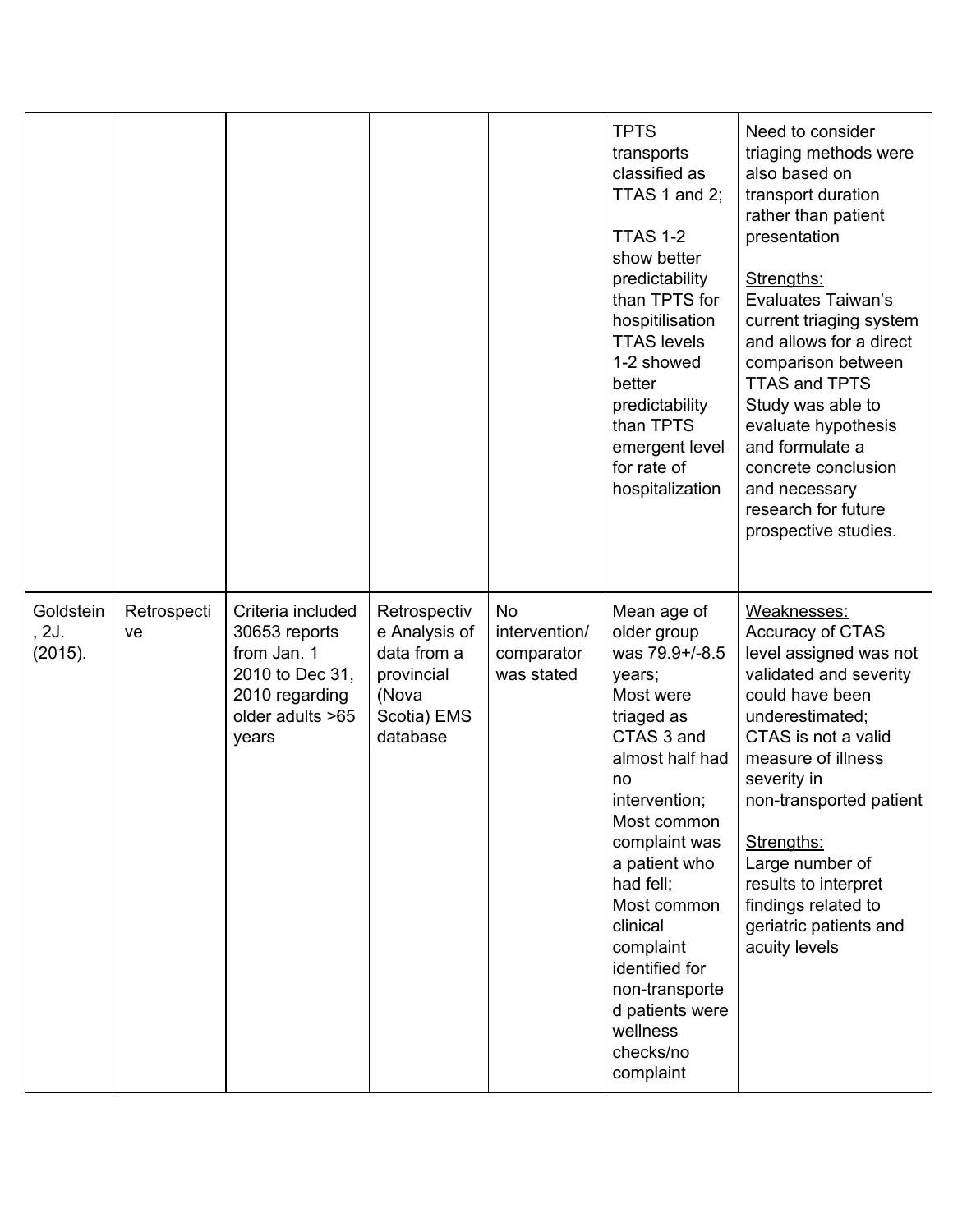## **Comments:**

The purpose of this CAT was to evaluate the Canadian Triage Acuity Scale (CTAS) with other triaging systems in order to evaluate the overall efficacy of the system. In addition to a comparison factor, the secondary outcome in our research looks to identify the ability of paramedics to classify patients severity level accordingly in order to establish the necessary resources upon patient admission at the hospital. The purpose of this CAT is to evaluate the current existing research on the efficacy of the CTAS system. The existing research included several retrospective studies, prospective studies, and descriptive-correlational studies. The research also varied in demographic which provides us a meaningful perspective in not just one particular area but across several countries. In Leeies et al's (2017) study and Goldstein et al's (2015) study both looked at data within Canada and evaluated only the CTAS system. Tsai et al's (2017) article was a study conducted in northern Taiwan. Although the Canadian Triage and Acuity Scale (CTAS) was not their focus, it is important to make note of their outcomes in a forward movement towards a 5-level system similarly to the CTAS system; previously replacing their 2-level triaging method. In Smith et al's (2015) and Leeies et al's (2017) study, both concluded that paramedics were able to effectively triage inbound patients with similar results of emergency triage nurses. Currently there is no gold-standard method in the classification of triage and to speculate, this may serve as a basis in developing a proper and concrete method of triage that will be accepted universally.

## **Clinical Bottom Line:**

Based on the current available research, there are several different methods of triage that have been adopted by emergency health services and hospitals. Currently, there is no considered "gold-standard method" for triage. Based on the utilisation of the CTAS system, working paramedics can accurately predict, to the same degree as emergency nurses, on the acuity levels of patients. However, future studies should consider methods and criteria that would be beneficial in improving the existing triage systems to evaluate factors that exist and unidentified factors that affect patient disposition. Another perspective to take on for future studies include the means to analyze the criteria for a leveled triage system like the CTAS.